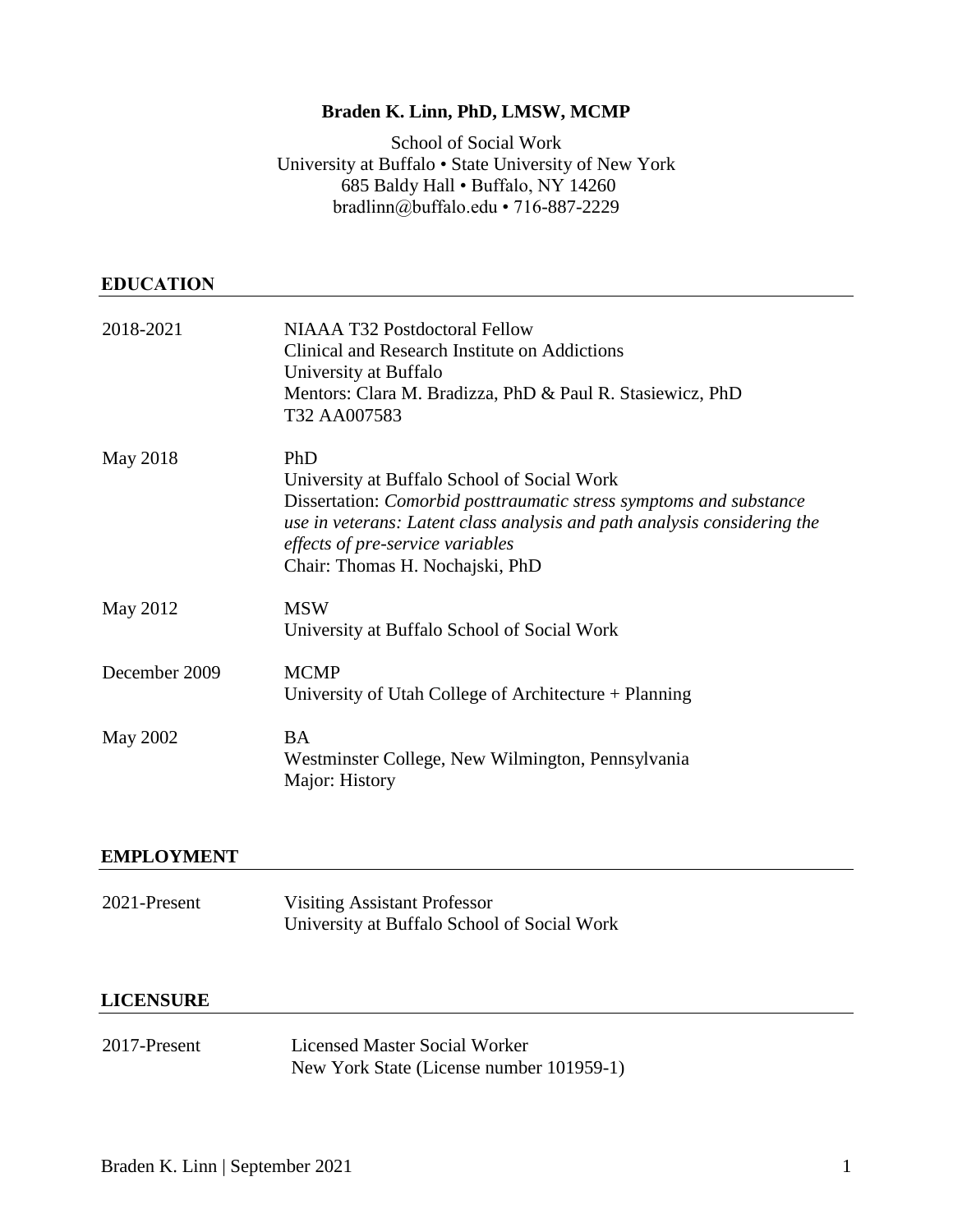# **PUBLICATIONS**

## **Peer reviewed**

- 19. LaBarre, C., **Linn, B. K.**, Stasiewicz, P. R., Bowen, E. A., & Stasiewicz, P. R. (In press). Conceptualizing recovery capital for older adults with substance use disorders. *Journal of Social Work Practice in the Addictions.*
- 18. **Linn, B. K.**, Stasiewicz, P. R., Zhao, J., Lucke, J. F., Ruszczyk, M. U., LaBarre, C., & Bradizza, C. M. (2021). The shape of change: Determining when mechanisms of behavior change are active in cognitive behavioral treatment for alcohol use disorder using time varying effect modeling. *Journal of Studies on Alcohol and Drugs, 82*, 629-637. [https://doi.org/10.15288/jsad.2021.82.629](https://www.jsad.com/doi/abs/10.15288/jsad.2021.82.629)
- 17. Norvilitis, J. & **Linn, B. K.** (In press). The role of financial, educational, and psychological factors in college student financial well-being. *Journal of Student Financial Aid.*
- 16. LaBarre, C., Stasiewicz, P. R., **Linn, B. K.**, & Bradizza, C. M. (In press). Pretreatment Changes in Substance Use: Implications for the Social Work Field. *Health and Social Work.*
- 15. Zhao, J., **Linn, B. K.**, Bradizza, C. M., Lucke, J. L., Ruszczyk, M. U., & Stasiewicz, P. R. (In Press). Heterogeneity in DSM-5 Severity Criteria: Phenotypes of Alcohol Use Disorder in a Sample Seeking Alcohol Treatment. *Alcohol and Alcoholism.* <https://doi.org/10.1093/alcalc/agaa138>
- 14. Norvilitis, J., **Linn, B. K.,** & Merwin, M. (2021). The relationship between ADHD symptomotology and financial well-being among college students. *Journal of Attention Disorders, 25*, 1051-1057.*.* doi[:10.1177/1087054719887446](https://journals.sagepub.com/doi/pdf/10.1177/1087054719887446)
- 13. Ely, G. E., **Linn, B. K**., Staton, M., Hales, T. W. Agbemenu, K., & Maguin, E. (2020). Contraceptive use and reasons for non-use among drug using Appalachian women recruited from rural jails. *Social Work in Health Care, 59*, 365-386. [https://doi.org/10.1080/00981389.1769249](https://www.tandfonline.com/doi/abs/10.1080/00981389.2020.1769249)
- 12. **Linn, B. K.**, Stasiewicz, P. R., Fillo, J., & Bradizza, C M. (2020). The great disrupter: Effect of alexithymia on emotion regulation processes and smoking among pregnant women. *Substance Use and Misuse, 55,* 1113-21*.* doi[:10.1080/10826084.2020.1729198](https://www.tandfonline.com/doi/abs/10.1080/10826084.2020.1729198?journalCode=isum20)
- 11. **Linn, B. K.**, Ely, G. E., & Staton, M. (2020). Latent profiles of health and reproductive risk and protective factors among women in Appalachia. *Journal of Social Work Practice in the Addictions, 10,* 155-167. doi[:10.1080/1533256X.2020.1748976](https://www.tandfonline.com/doi/abs/10.1080/1533256X.2020.1748976)
- 10. Stasiewicz, P. R., Bradizza, C. M., Ruszczyk, M. U., Lucke, J. F., Zhao, J., **Linn, B. K**., Slosman, K. M., Dermen, K. H. (2019). The identification of pretreatment trajectories of alcohol use and their relationship to treatment outcome in men and women with alcohol use disorder. *Alcoholism: Clinical and Experimental Research, 43,* 2637-48. doi: [10.111/acer.14216](https://onlinelibrary.wiley.com/doi/abs/10.1111/acer.14216)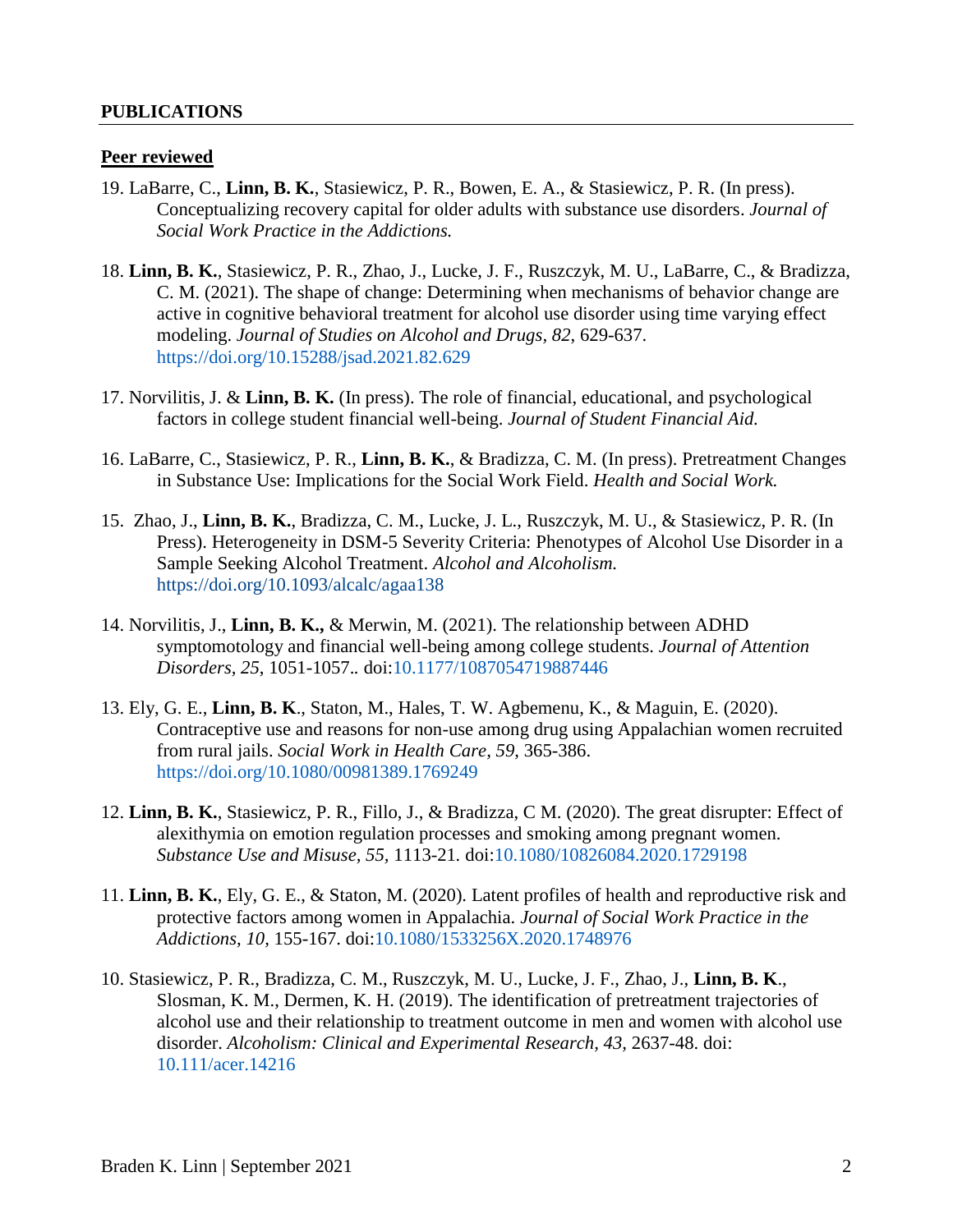- 9. Logan-Greene, P., **Linn, B. K.,** Hartinger-Saunders, R., Wieczorek, W. F., Nochajski, T. H., & Rittner, B. (2019). Understanding the ecological context of mental, emotional, and behavioral health problems: A person-centered approach. *Journal of Community Psychology, 47,* 833-855. doi[:10.1002/jcop.](https://onlinelibrary.wiley.com/doi/abs/10.1002/jcop.22156)*22156*
- 8. **Linn, B. K.,** Silver, J. A., & Nochajski, T. H. (2019). "This program is as much for the veterans as it is for the dogs:" Strengths, accomplishments, and challenges of a veteran-SPCA partnership. *Best Practices in Mental Health, 19*, 49-60.
- 7. Patterson Silver Wolf, D. A., **Linn, B. K.,** & Dulmus, C. N. (2018). Are grittier front-line therapists more likely to implement empirically supported treatments? *Community Mental Health Journal, 54,* 1-8*.* doi[:10.1007/s10597-018-0305-1](https://link.springer.com/article/10.1007/s10597-018-0305-1)
- 6. Wolf, M. W., **Linn, B. K.,** Pruitt, D. K. (2018). Grooming Child Victims Into Sexual Abuse: A Psychometric Analysis of Survivors' Experiences. *Journal of Child Sexual Abuse, 28*, 345- 359*.* doi[:10.1080/13552600.2018.1504555](https://www.tandfonline.com/doi/abs/10.1080/13552600.2018.1504555?journalCode=tjsa20)
- 5. Patterson Silver Wolf, D. A., Dulmus, C. N., Maguin, E., **Linn, B. K.**, Hales, T. W. (2018). Therapist-patient demographic profile matching: A movement toward performance-based practice. *Research on Social Work Practice, 29,* 677-683. doi[:10.1177/1049731518783582](https://journals.sagepub.com/doi/abs/10.1177/1049731518783582)
- 4. **Linn, B. K.,** Nochajski, T. H., & Wieczorek, W. F. (2016). Relationship of aggression, negative affect, substance use problems, and childhood delinquency to DWI recidivism. *American Journal of Drug and Alcohol Abuse, 41*, 48-55. doi[:10.3109/00952990.2015.1085541](http://www.tandfonline.com/doi/full/10.3109/00952990.2015.1085541)
- 3. **Linn, B. K.,** Butler, L. D., Bruce, S. A., McClain-Meeder, K. M., & Meeker, M. A. (2015). On working with veterans: What social work and nursing students need to know. *Journal of Military and Veteran Health, 23*, 5-11.
- 2. Butler, L. D., **Linn, B. K.,** Meeker, M. A., McClain-Meeder, K. M., & Nochajski, T. H. (2015). "We don't complain about the little things": Views of veterans and military family members on healthcare gaps and needs. *Military Behavioral Health, 3*, 116-124. doi[:10.1080/21635781.2015.1009209](http://www.tandfonline.com/doi/full/10.1080/21635781.2015.1009209)
- 1. Panepinto, A., Uschold, C., Olandese, M., & **Linn, B.** (2015). Beyond borderline personality disorder: Dialectical behavior therapy in a college counseling center*. Journal of College Student Psychotherapy, 29*, 211-226. doi[:10.1080/87568225.2015.1045782](http://www.tandfonline.com/doi/full/10.1080/87568225.2015.1045782)

# **Under Review**

- 5. **Linn, B. K.**, Zhao, J., Bradizza, C. M., Lucke, J. L., Ruszczyk, M. U., & Stasiewicz, P. R. (Revision submitted). Alexithymia disrupts emotion regulation processes and is associated with greater negative affect and alcohol problems.
- 4. Butler, L. D., **Linn, B. K.**, & McClain-Meeder, K. M. (Under review). Perceived Barriers to Mental Healthcare Use Among Vietnam Veterans at Retirement Age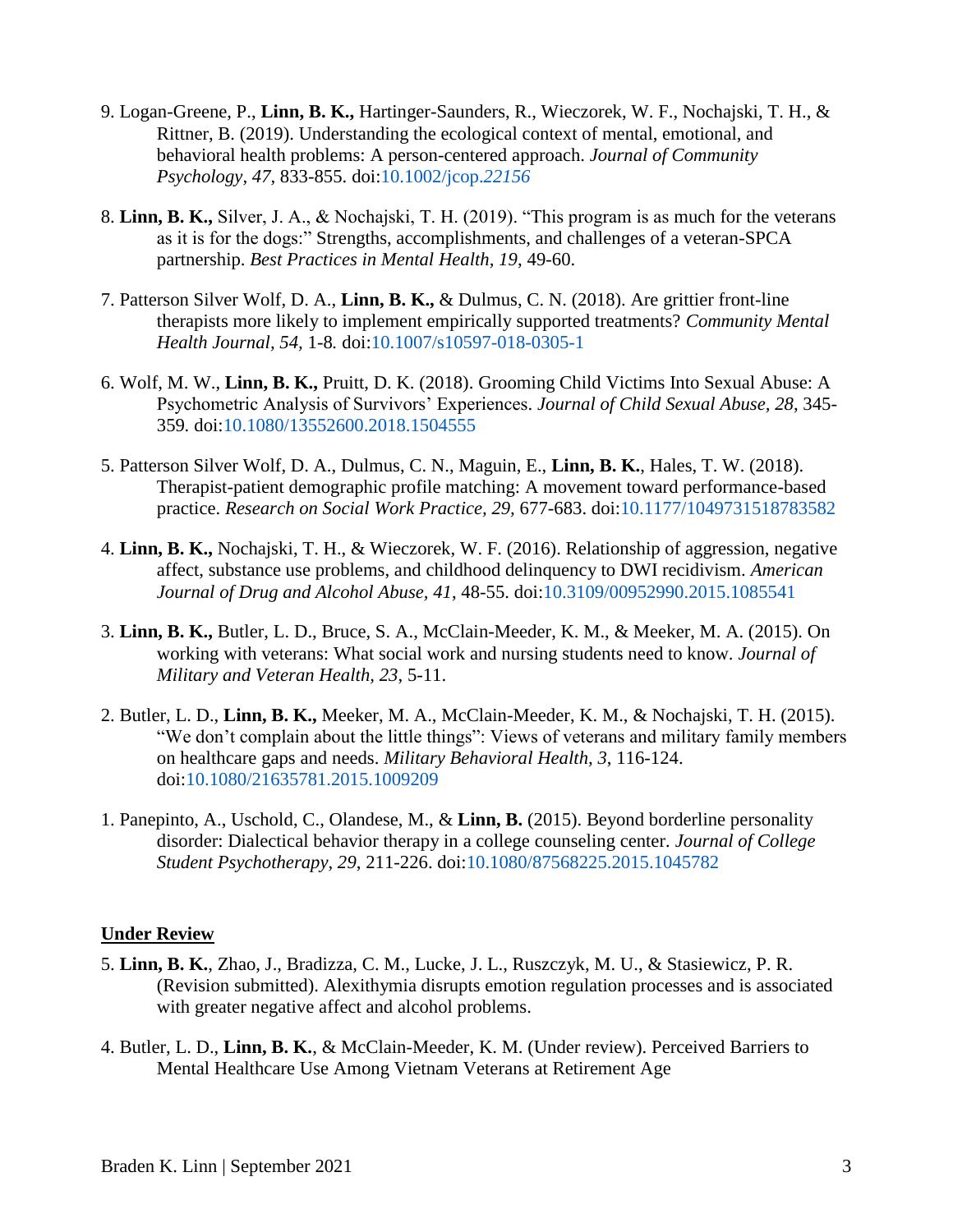- 3. Butler, L. D., **Linn, B. K.**, McClain-Meeder, K. M., & Ingraham, L. (Under review). Teaching Military/Veteran Cultural Competence for Working with Veterans and Military Families: Effects on Student knowledge, Self-Efficacy, Comfort, and Behavioral Intentions.
- 2. Semanchin-Jones, A. S., Hall, S., **Linn, B. K.**, & Adler, D. (Under review). Family Finding with Individuals with Developmental Disabilities: Pilot Study Building Supportive Connections.
- 1. Patterson Silver Wolf, D. A., Dulmus, C. N., Wilding, G. E., Yu, J., Barczykowski, A. L., Shi, T., Diebold, J. R., Harvey, S. J., Tomasello, N. M. & **Linn, B. K**. (Revision submitted). Treatment resistant alcohol use disorder.

# **Other**

- 3. Sowers, K., Dulmus, C., & **Linn, B**. (2018). Mental Illness: Worldwide. In C. Franklin (Ed.) *Encyclopedia of Social Work*. Retrieved from:<http://socialwork.oxfordre.com/>
- 2. Vest, B. M., Chambers, M., **Linn, B.,** Aiello, J. (2015). *Veteran's One-Stop Center of Western New York Quantitative Data Report*. Primary Care Research Institute, University at Buffalo.
- 1. Kim W. & Keefe, R.H. & **Linn, B.** (2014). Barriers to healthcare service use among Asian Americans. In Bloom, M. & Gullotta, T. (Eds.) *Encyclopedia of primary prevention and health promotion (2nd Ed.)*. New York: Springer.

# **PRESENTATIONS**

#### **Peer-reviewed**

- 39. **Linn, B. K**., Bellamy, J., Kalomo, E. N., Quinn-Lee, L., Rouland, R. S., & Semanchin-Jones, A. S. (2021, November). Strategies for training undergraduates to make substantive contributions to faculty research. Session presented at Council on Social Work Education Annual Program Meeting, Orlando, FL.
- 38. Ameen, A., LaBarre, C., & **Linn, B. K.** (Under review). Childhood trauma and Adverse Childhood Experiences among veterans: The importance of assessing for traumatic experiences across the lifespan. Poster proposed for presentation at Society for Social Work and Research, Washington, D.C.
- 37. **Linn, B. K.**, Bradizza, C. M., Zhao, J., Lucke, J. F., Ruszczyk, M. U., LaBarre, C., & Stasiewicz, P. R. (2021, June). Changes in alcohol abstinence self-efficacy and negative affect co-occur and are mutually reinforcing in cognitive-behavioral therapy for alcohol use disorder. Poster presented at Research Society on Alcoholism.
- 36. Fillo, J., **Linn, B. K.**, Bradizza, C. M., & Stasiewicz, P. R. (Under review). Benefits of external regulation for AUD treatment-related cognition and drinking behavior. Poster presented at Research Society on Alcoholism.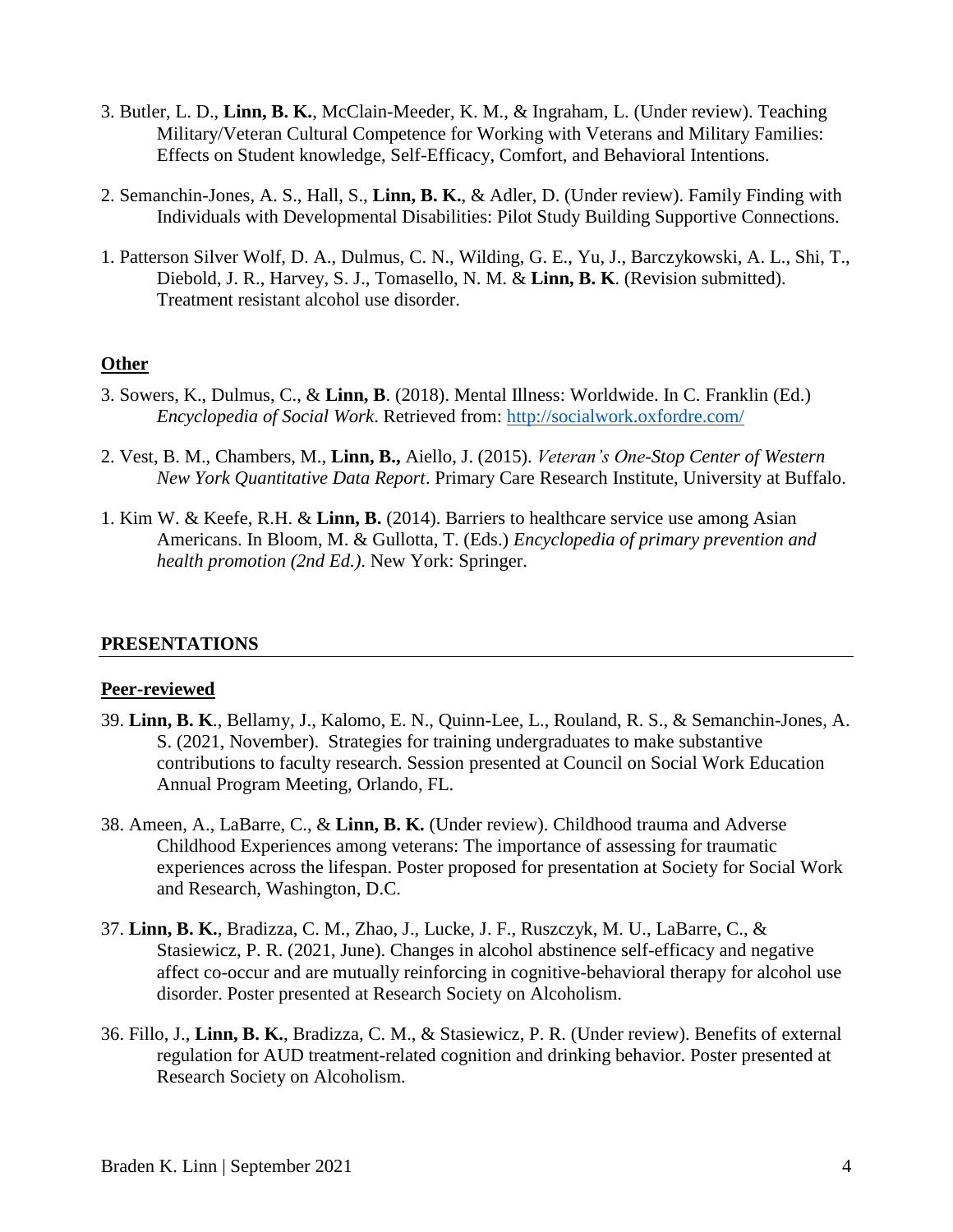- 35. **Linn, B. K.**, Bradizza, C. M., Ruszczyk, M. U., Lucke, J. F., Zhao, J., & Stasiewicz, P. R. (2021, January). *Cognitive-Behavioral Therapy for alcohol use disorder results in significant reduction in World Health Organization drinking risk levels.* Oral paper presented at Society for Social Work and Research. [Conference held virtually because of COVID travel restrictions]
- 34. **Linn, B. K.**, Zhao, J., Lucke, J. F., Ruszczyk, M. U., Stasiewicz, P. R., & Bradizza, C. M. (2020, June). *Pretreatment change influences within-treatment mechanisms of behavior change.* Poster presented at Research Society on Alcoholism, New Orleans, LA. [Conference held virtually because of COVID travel restrictions]
- 33. **Linn, B. K.**, Stasiewicz, P. R., Fillo, J. F., & Bradizza, C. M. (2020, March). *Alexithymia impairs emotion regulation processes and increases smoking among pregnant women.* Poster presented at Society for Nicotine and Tobacco Research, New Orleans, LA.
- 32. **Linn, B. K.** (2020, January). *Relationship of PTSD, Alcohol Use Disorder, and Combat Experiences to Suicide in Veterans*. Poster presented at Society for Social Work and Research, Washington, D. C.
- 31. **Linn, B. K.**, Bellamy, J., Hill, K., Jin, S., Kalomo, E. N., Quinn-Lee, L., Rouland-Polmanteer, R. S., & Semanchin-Jones, A. S. (2019, October). Undergraduate involvement in faculty research: Challenges and strategies for success. Partner session presented at Council on Social Work Education Annual Program Meeting, Denver, CO.
- 30. **Linn, B. K.**, Zhao, J., Stasiewicz, P. R., & Bradizza, C. M. (2019, October). Which subscales of the Difficulties with Emotion Regulation Scale mediate the relationship between alexithymia and alcohol use problems? Poster presented at International Conference on Emotions, Well-being, and Health, Tilburg, Netherlands.
- 29. Zhao, J., **Linn, B. K.**, Bradizza, C. M., & Stasiewicz, P. R. (2019, October). Positive affect, alcohol use, and adaptive coping: Results from Ecological Momentary Assessment (EMA) data. Poster presented at International Conference on Emotions, Well-being, and Health, Tilburg, Netherlands.
- 28. Zhao, J., **Linn, B. K.**, Lucke, J. F., Bradizza, C. M., & Stasiewicz, P. R. (2019, June). The timevarying processes between positive and negative affect and alcohol craving: A TVEM approach. Poster presented at Research Society on Alcoholism, Minneapolis, MN.
- 27. **Linn, B. K.**, Stasiewicz, P. R., Slosman, K., Zhao, J., Ruszczyk, M. U., Lucke, J. F., & Bradizza, C. M. (2019, June). Emotion regulation treatment for alcohol use disorder improves both mental health and alcohol use disorder symptoms*.* Poster presented at the Research Society on Alcoholism, Minneapolis, MN.
- 26. **Linn, B. K.**, Stasiewicz, P. R., Ruszczyk, M. U., Lucke, J. F., Zhao, J., & Bradizza, C. M. (2019, June). Pretreatment patterns of drinking: Trajectories of change among individuals seeks treatment for Alcohol Use Disorder. Poster presented Research Society on Alcoholism, Minneapolis, MN.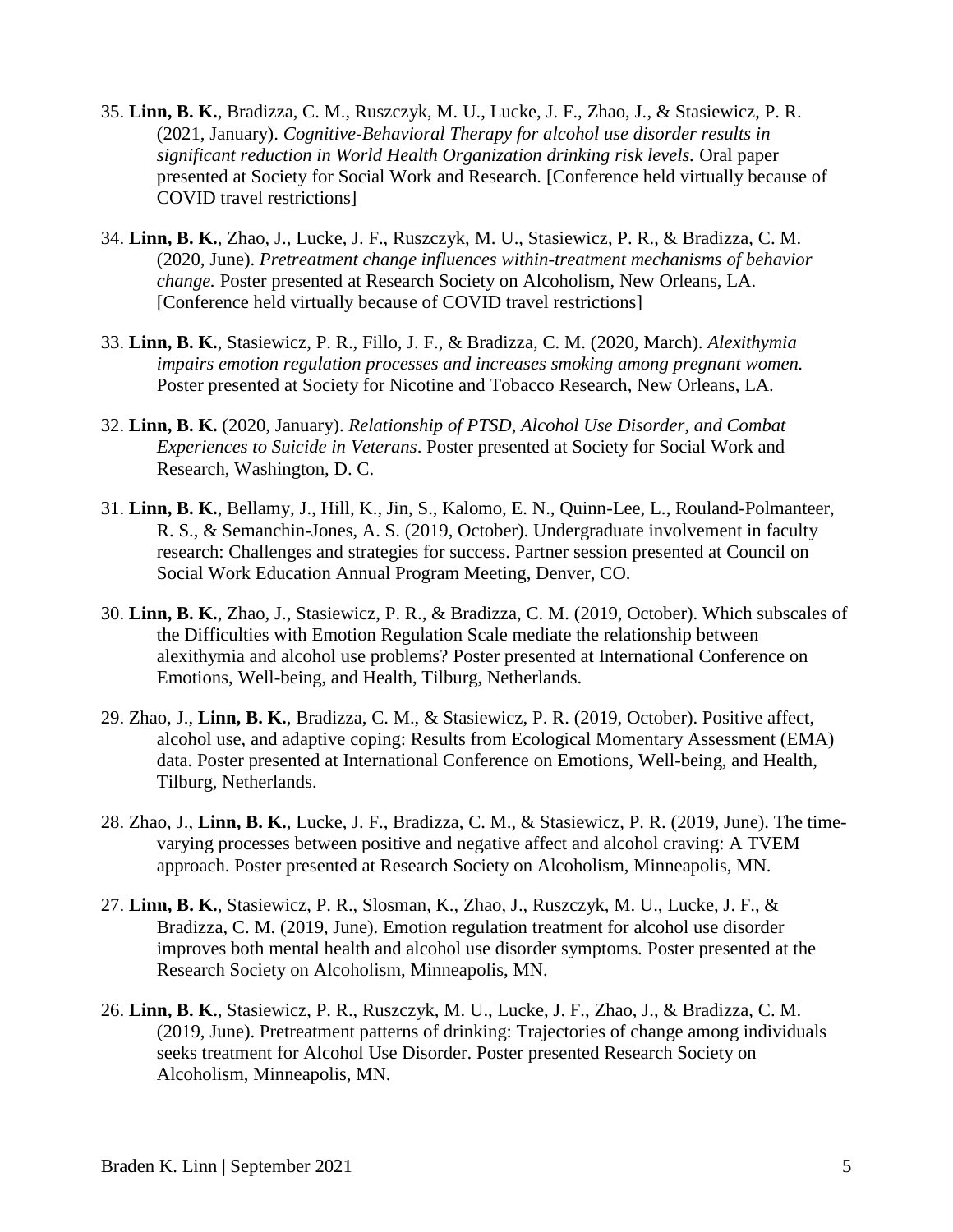- 25. Bradizza, C. M., Stasiewicz, P. R., Zhao, J., **Linn, B. K.** (2019, March). Difficulties with Emotion Regulation in a Sample of Negative Affect Drinkers. Paper presented at Collaborative Perspectives on Addictions (APA Division 50) Conference, Providence, Rhode Island.
- 24. **Linn, B. K.** (2019, March). Relationship of Alcohol Use Disorder Identification Test to DSM-5 Symptom Clusters of PTSD. Poster presented at Collaborative Perspectives on Addictions (APA Division 50) Conference, Providence, Rhode Island.
- 23. **Linn, B. K.**, Bellamy, J., Hill, K., Jin, S., Kalomo, E. N., Quinn-Lee, L., Rouland-Polmanteer, R. S., & Semanchin-Jones, A. S. (2018, October). *Scholarly productivity in institutions with high teaching loads: Strategies for success.* Partner session presented at Council on Social Work Education Annual Program Meeting, Orlando, FL.
- 22. Rouland-Polmanteer, R. S. & **Linn, B. K.** (2018, Ocober). Pedagogical and curricular development strategies for transforming social justice consciousness in social work learners. Paper presented at New York State Social Work Education Association Conference, Saratoga Springs, NY.
- 21. **Linn, B. K.** & Nochajski, T. H. (2018, June). *Latent profiles of Alcohol Use Disorder, PTSD, depression, and trauma exposure in veterans: Implications for the self-medication hypothesis.* Poster presented at Research Society on Alcoholism, San Diego, CA.
- 20. **Linn, B. K.**, Logan-Greene, P., Hartinger-Saunders, R. M., Nochajski, T. H., Rittner, B., & Wieczorek, W. F. (2018, January). *The persistent effects of the adolescent context on outcomes into adulthood: A longitudinal, person-oriented analysis.* Paper presented at the annual meeting of the Society for Social Work and Research, Washington, DC.
- 19. Patterson, D., **Linn, B. K.**, Dulmus, C., Maguin, E., Hales, T., & Chen, J. (2018, January). *Matching therapists and patients' on age, gender and race: Does it improve outcomes in substance use disorder treatment?* Poster presented at the annual meeting of the Society for Social Work and Research, Washington, DC.
- 18. **Linn, B. K.**, Dulmus, C., Hales, T., Patterson, D., & Maguin, E. A. (2018, January). *Relationship of use of evidence-based practice and length of stay to treatment outcomes at a large children, youth, and family services agency.* Poster presented at the annual meeting of Society for Social Work and Research, Washington, DC.
- 17. **Linn, B. K.**, Nochajski, T. H., & Wieczorek, W. F., (2017, June). *Impact of childhood head trauma on subsequent alcohol use and impaired driving.* Poster presented at the annual meeting of Research Society on Alcoholism, Denver, CO.
- 16. **Linn, B. K.**, Logan-Greene, P., & Wieczorek, W. F. (2017, January). *Understanding the context of youth problem behavior: LCA analysis of neighborhood and family risk characteristics*. Paper presented at the annual meeting of Society for Social Work and Research, New Orleans, LA.
- 15. **Linn, B. K.**, Nochajski, T. H., & Stasiewicz, P. R. (2016, June). *Disentangling the effects of alcohol expectancies on readiness to change: Do negative and positive alcohol expectancies*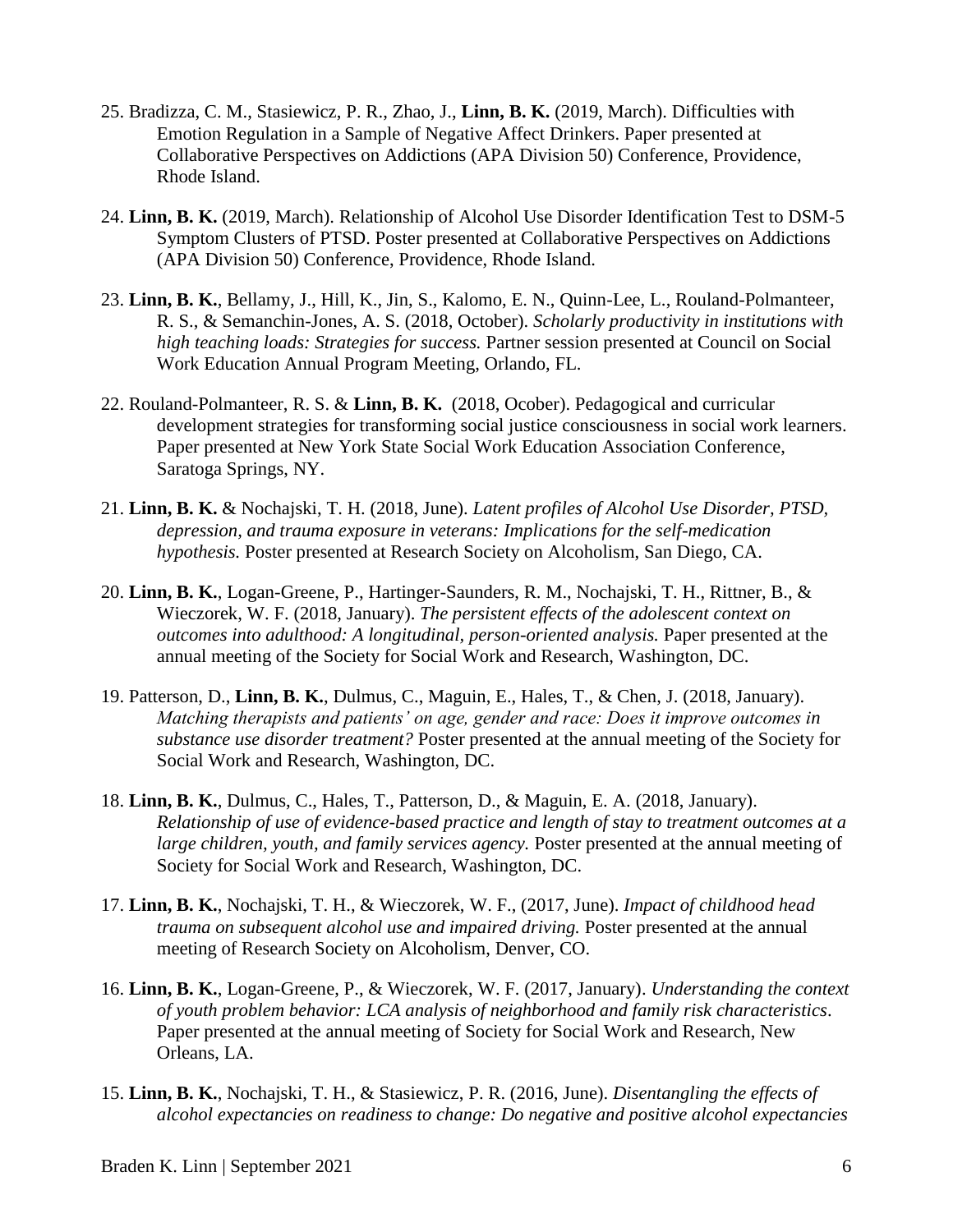*have different effects?* Poster presented at the annual meeting of Research Society on Alcoholism, New Orleans, LA.

- 14. **Linn, B. K.** & Butler, L. D. (2016, May). *Recommendations for providing exemplary care to veterans and military families: Results from focus groups conducted with veterans, military families, and social work and nursing students.* Poster presented at the annual meeting of International Society for Traumatic Stress Studies and Canadian Institute for Military and Veteran Health Research, Toronto, Canada.
- 13. **Linn, B. K.,** Scott, C. F., Nochajski, T. H., & Wieczorek, W. F. (2016, January). *Relationship of victimization, self-esteem, alcohol expectancies, and alcohol problems to psychiatric distress in impaired drivers.* Poster presented at the annual meeting of Society for Social Work Research, Washington, DC.
- 12. Scott, C. F., Manning, A. R., **Linn, B. K.**, & Nochajski, T. H. (2016, January). *Changes in peer support, alcohol consumption, and alcohol problem severity on psychiatric distress in a sample of DWI offenders: A path analysis*. Poster presented at the annual meeting of Society for Social Work Research, Washington, DC.
- 11. **Linn, B. K.**, Nochajski, T. H., & Wieczorek, W. F., (2016, January). *Relationship of alcohol problems, psychiatric symptoms, and treatment attendance to aggressive driving in a sample of drinking drivers*. Poster presented at the annual meeting of Society for Social Work Research, Washington, DC.
- 10. **Linn, B. K.**, Butler, L. D., McClain-Meeder, K. M., & Meeker, M. A. (2015, July). *What veterans, military families, and students say about needs in and gaps in healthcare provision and clinical training: Focus group findings*. Paper presented at the annual meeting of International Congress on Law and Mental Health, Vienna, Austria.
- 9. Nochajski, T. H., **Linn, B. K.**, Ruszala, J., & Silver, J. (2015, July). *Training rescued pets for the Dog Tags Niagara Program: It's a two-way street.* Paper presented at the annual meeting of International Congress on Law and Mental Health, Vienna, Austria.
- 8. **Linn, B. K.**, Nochajski, T. H., & Wieczorek, W. F. (2015, June). *Relationship of childhood victimization to self-medication beliefs, psychiatric distress, alcohol problems, and DWI*. Poster presented at the annual meeting of Research Society on Alcoholism, San Antonio, TX.
- 7. **Linn, B. K.**, Butler, L. D., Meeker, M. A., McClain-Meeder, K., Bruce, S. A., & Nochajski, T. H. (2014, November). *"We don't complain about the little things": Focus group explorations of the views of veterans and military family members on healthcare needs and gaps*. Paper presented at the annual meeting of American Public Health Association, New Orleans, LA.
- 6. Butler, L. D., **Linn, B. K.**, Bruce, S., Feigenbaum, J., & McClain-Meeder, K. (2014, October). *Joining forces: Training social work and nursing students to work with veterans*. Paper presented at the annual meeting of Council on Social Work Education, Tampa, FL.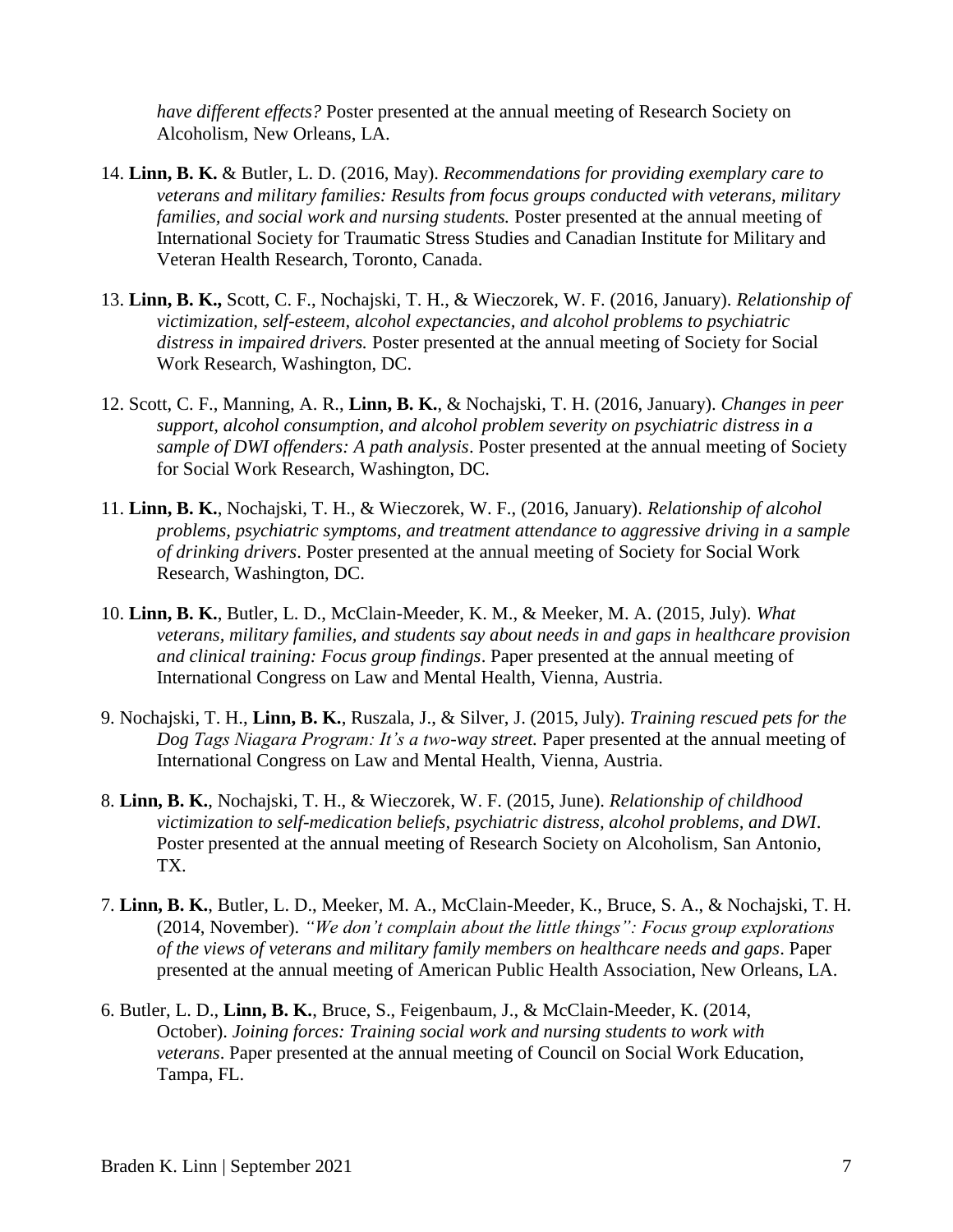- 5. **Linn, B. K.**, Nochajski, T. H., & Wieczorek, W. F. (2014, June). *Relationship of DWI recidivism, aggression, psychiatric distress, and alcohol-related problems.* Poster presented at the annual meeting of Research Society on Alcoholism, Bellevue, WA.
- 4. Nochajski, T. H., **Linn, B. K.**, & Stasiewicz, P. R. (2014, June). *Readiness to change and referral predict treatment entry in DWI offenders.* Poster presented at the annual meeting of Research Society on Alcoholism, Bellevue, WA.
- 3. Mitchell, S., **Linn, B.**, & Klein, J. (2013, June). *Counselors as campus mental health consultants.*  Concurrent session presented at meeting of Counseling Centers of New York, Hamilton, NY.
- 2. Mitchell, S., **Linn, B.**, & Klein, J. (2013, January). *Counselors as campus mental health consultants.* Concurrent session presented at the annual NASPA Mental Health Conference, Fort Worth, TX.
- 1. Weitzman, J., DuBois, M., & **Linn, B.** (2008, January). *Big things, little things: using a viral marketing campaign to increase awareness of the University Counseling Center.* Poster presented at the meeting of Garrett Lee Smith/SAMHSA Grantees, Kansas City, MO.

# **GRANTS**

| Under review | Zhao, J., Linn, B. K., Bradizza, C. M., & Stasiewicz, P. R. Binghamton<br>University Developmental Alcohol Research Center (DEARC). Affective<br>Manifestations of the 3-stage Alcohol Addiction Cycle: A Pilot Testing with<br>Ecological Momentary Assessment (EMA) Data, 9/1/21-8/31/23, \$133,678. |
|--------------|--------------------------------------------------------------------------------------------------------------------------------------------------------------------------------------------------------------------------------------------------------------------------------------------------------|
| 2017         | Susan M. Nochajski Dissertation Research Grant (\$4000)                                                                                                                                                                                                                                                |

# **RESEARCH EXPERIENCE**

| February 2016-June 2018 | <b>Graduate Research Assistant</b>                             |  |  |
|-------------------------|----------------------------------------------------------------|--|--|
|                         | Buffalo Longitudinal Survey of Young Men                       |  |  |
|                         | Center for Development of Human Services                       |  |  |
|                         | <b>Buffalo State College</b>                                   |  |  |
|                         | Investigators: Thomas H. Nochajski, PhD; Barbara Rittner, PhD; |  |  |
|                         | William F. Wieczorek, PhD; Patricia Logan-Greene, PhD;         |  |  |
|                         | Christopher St. Vil, PhD                                       |  |  |
| May 2013-June 2016      | <b>Graduate Research Assistant</b>                             |  |  |
|                         | Joining Forces-UB                                              |  |  |
|                         | School of Social Work                                          |  |  |
|                         | University at Buffalo                                          |  |  |
|                         | PI: Lisa D. Butler, PhD                                        |  |  |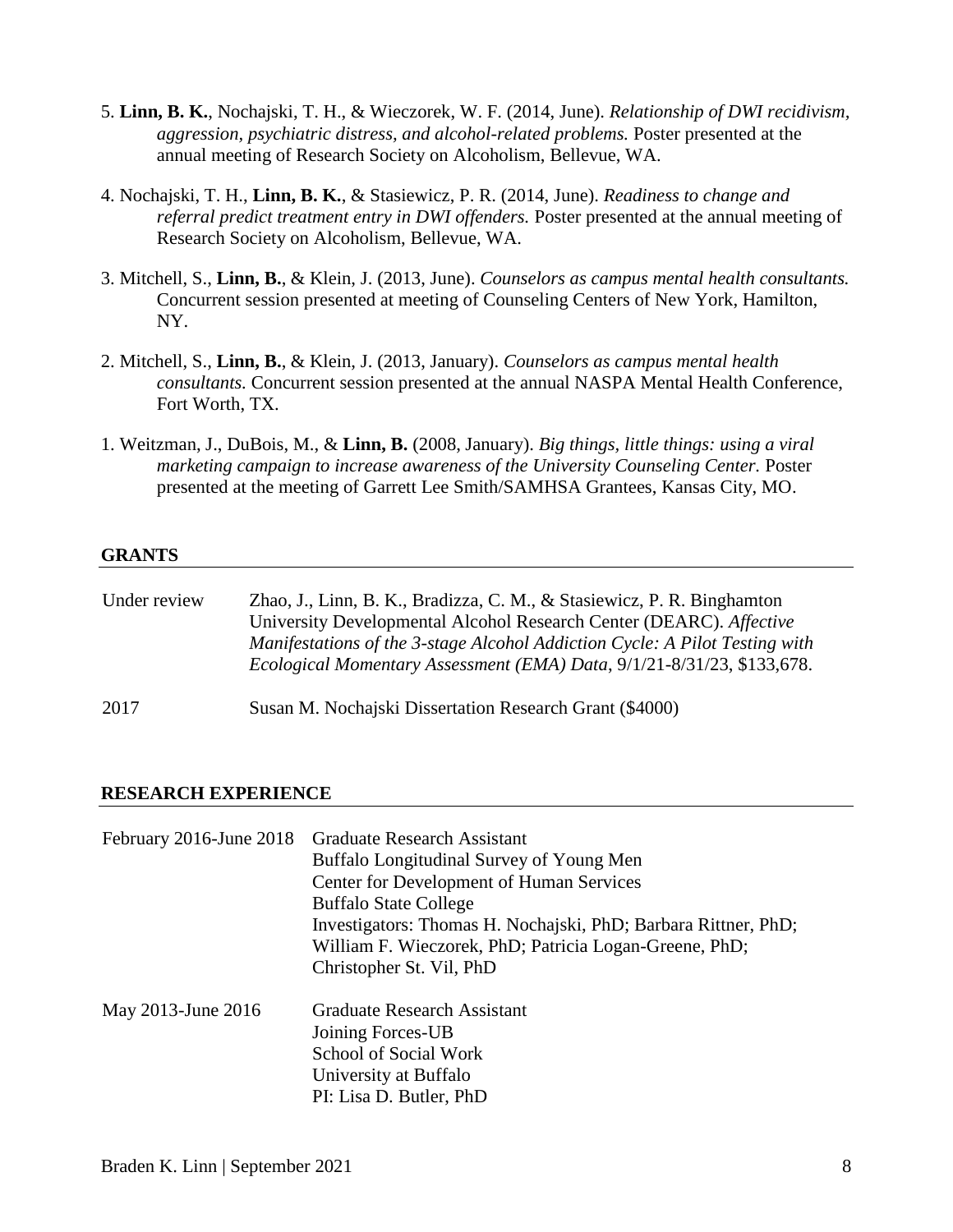| January 2013-December | <b>Research Tutor</b> |
|-----------------------|-----------------------|
| 2014                  | School of Social Work |
|                       | University at Buffalo |

## **HONORS & AWARDS**

- 2021 University at Buffalo School of Social Work *Adjunct Faculty of the Year*
- 2020 University at Buffalo School of Social Work *Adjunct Faculty of the Year*
- 2018 Buffalo Center for Social Research Excellence in Research Award (Student Level)
- 2017 University at Buffalo School of Social Work *Adjunct Faculty of the Year*
- 2017 University at Buffalo Graduate Student *Excellence in Teaching Award*
- 2017 Rho Kappa Honorary Inductee (selected by UBSSW MSW students)
- 2015 Best Veterans Paper, *Journal of Military and Veteran Health* (Linn et al., 2015)
- 2008 Golden Key International Honor Society induction
- 2001 Mortar Board induction
- 2000 Phi Alpha Theta (History Honor Society) induction

## **TEACHING EXPERIENCE**

| University at Buffalo      | SW 510: Scientific Methods in Social Work (seated, online asynchronous,<br>and remote synchronous) |
|----------------------------|----------------------------------------------------------------------------------------------------|
|                            | SW 541: Advanced Standing Research (seated, online synchronous, and<br>remote synchronous)         |
|                            | SW 506: Theories of Organizational Behavior and Change (seated and<br>online asynchronous)         |
|                            | SW 514: Evaluation in Social Work (seated and online asynchronous)                                 |
| Keuka College              | SWK 670: Advanced Theory for Social Work Practice (hybrid and online<br>asynchronous)              |
|                            | SWK 622: Scientific Inquiry in Social Work (hybrid and online<br>asynchronous)                     |
|                            | SWK 661: Social Welfare Policy (hybrid and online asynchronous)                                    |
|                            | SWK 561: Social Policy Analysis (hybrid and online asynchronous)                                   |
|                            | SWK 522: Research Methods in Social Work Practice (online<br>asynchronous and seated)              |
|                            | SWK 620: Ethics in Social Work Practice (online asynchronous)                                      |
| <b>Edinboro University</b> | SOWK 795: Trauma Theory and Treatment (online asynchronous)                                        |
|                            | SOWK 706: Trauma-Informed Policy (online asynchronous)                                             |
|                            | SOWK 604: Social Policies and Social Policy Practice (online<br>asynchronous)                      |
|                            | SOWK 600: Human Behavior and the Social Environment I (online<br>asynchronous)                     |
|                            | SOWK 609: Social Work Research II (online asynchronous)                                            |
|                            | SOWK 622/623/722/723: Field Instruction (online asynchronous)                                      |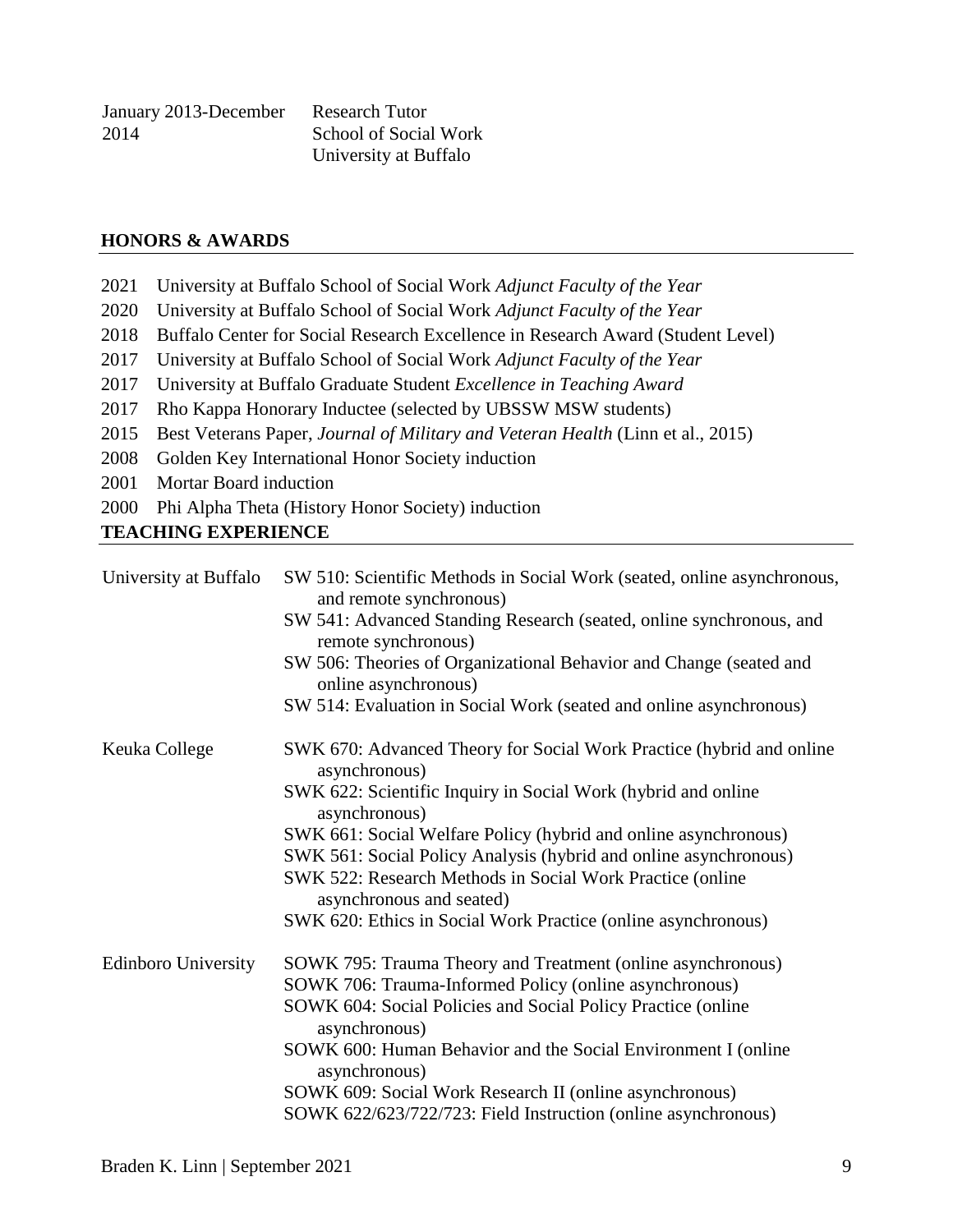| Nazareth College | SWK607: Ethics and Social Work Practice (remote synchronous)<br>SWK 632/633: Master's Project Thesis Seminar I and II (hybrid) |
|------------------|--------------------------------------------------------------------------------------------------------------------------------|
| Daemen College   | SW 326: Generalist Practice II (BSW; seated)                                                                                   |

# **PRACTICE EXPERIENCE**

| October 2013-June 2018    | <b>MSW Field Educator</b><br>University at Buffalo School of Social Work<br><b>Supervised Placements:</b><br>Joining Forces - UB<br>٠<br>Legal Aid Services of Western New York<br>$\bullet$<br>Erie Community College Office of Veterans Services<br>$\bullet$<br><b>Amherst Drug Court</b><br>٠ |
|---------------------------|---------------------------------------------------------------------------------------------------------------------------------------------------------------------------------------------------------------------------------------------------------------------------------------------------|
| August 2012-May 2013      | <b>Clinical Graduate Assistant</b><br><b>Counseling Services</b><br>University at Buffalo                                                                                                                                                                                                         |
| September 2011-May 2012   | Social Work Intern<br><b>Counseling Services</b><br>University at Buffalo                                                                                                                                                                                                                         |
| June 2011-May 2012        | <b>Graduate Assistant</b><br><b>Counseling Services</b><br>University at Buffalo                                                                                                                                                                                                                  |
| January 2012- May 2012    | <b>Research Intern</b><br>Community Connections of New York, Inc.<br>Buffalo, NY                                                                                                                                                                                                                  |
| September 2010-May 2011   | Therapist Intern<br><b>Monsignor Carr Institute</b><br><b>Catholic Charities</b><br>Buffalo, NY                                                                                                                                                                                                   |
| October 2007- July 2010   | <b>Prevention Coordinator</b><br><b>Center for Student Wellness</b><br>University of Utah<br>Salt Lake City, Utah                                                                                                                                                                                 |
| February 2007-August 2007 | <b>Associate Director of Prevention Services</b><br>AIDS Rochester, Inc.                                                                                                                                                                                                                          |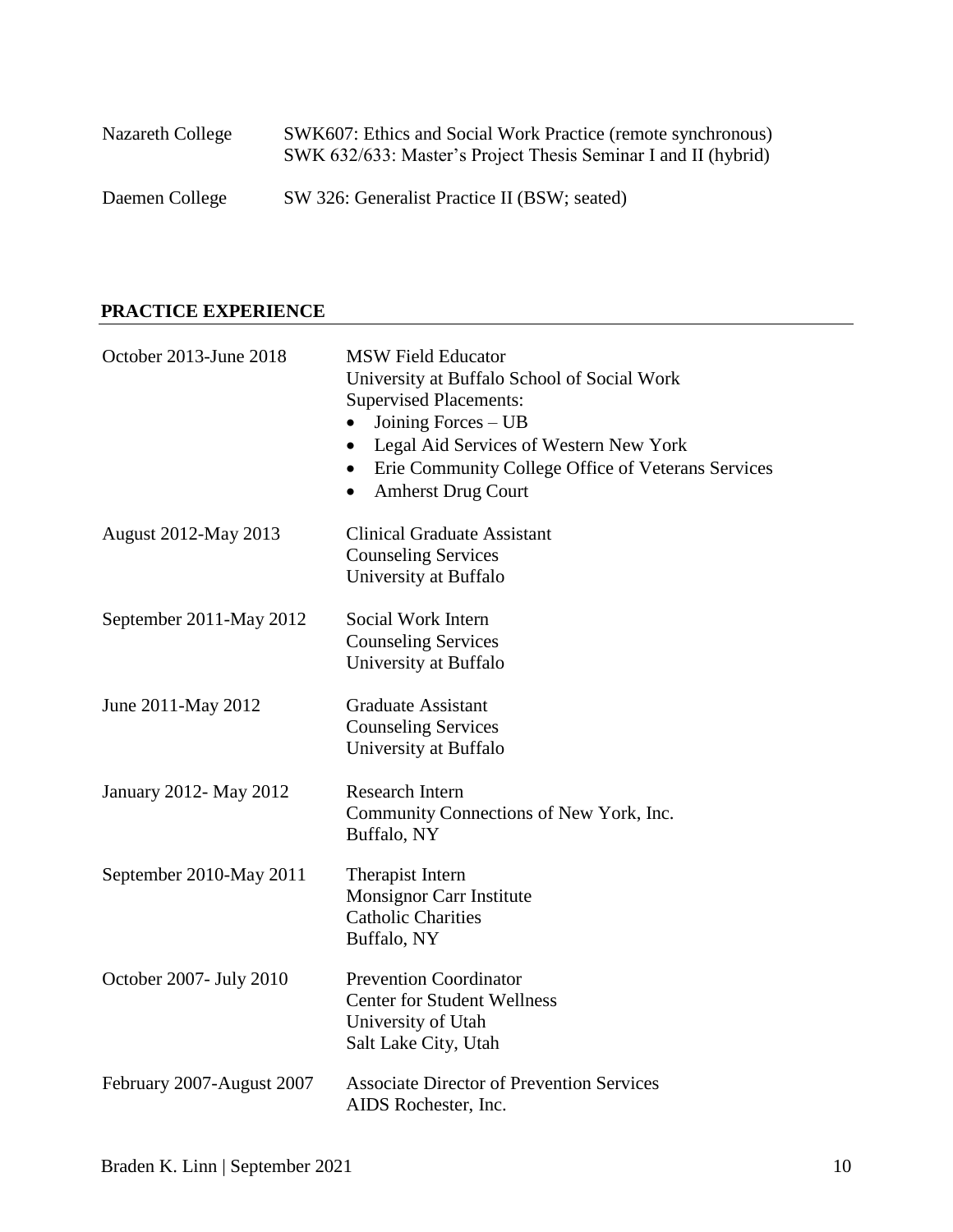| Rochester, NY |  |
|---------------|--|
|               |  |

| July 2004-February 2007 | <b>Prevention Specialist</b><br>AIDS Rochester, Inc.<br>Rochester, NY                               |
|-------------------------|-----------------------------------------------------------------------------------------------------|
| February 2003-June 2004 | School-based Youth and Family Development Specialist<br>Hillside Children's Center<br>Rochester, NY |

# **SERVICE TO THE PROFESSION**

| Member, SSWR Research Capacity and Development Committee                                    |
|---------------------------------------------------------------------------------------------|
| Steering Committee Member, Joining Forces-UB                                                |
| University at Buffalo School of Social Work Distinguished Alumni Award Reviewer             |
| Member, SSWR Doctoral Student Task Force                                                    |
| Member, SSWR Doctoral Student Mentoring Committee                                           |
| Member, Research Advisory Committee, Buffalo Center for Social Research                     |
| Faculty Facilitator, UB Interprofessional Education Forum                                   |
| Member, Recruitment Committee, UBSSW                                                        |
| PhD Admissions Liaison, UBSSW                                                               |
| Committee on Students, UBSSW                                                                |
| Member, UB Mental Health Awareness Committee                                                |
| Member, UB Student Affairs Action Coalition, Health & Wellness Committee                    |
| Advisor, University of Utah Student Health Advisory Committee                               |
| Member, Sorensen Scholarship Committee, University of Utah Office of Disability<br>Services |
| Chair, Planning Students' Organization, University of Utah                                  |
| Chair, Student Advisory Committee, University of Utah College of Architecture +<br>Planning |
| Advisor, University of Utah Alternative Spring Break Program                                |
| Member, Utah State Substance Abuse Prevention Panel                                         |
| Member, Utah Prevention Advisory Council                                                    |
| Member, University of Utah Bennion Center Scholarship Committee                             |
|                                                                                             |

# **PROFESSIONAL MEMBERSHIPS**

Research Society on Alcoholism Society for Social Work and Research American Psychological Association APA Division 50 Society of Addiction Psychology American Evaluation Association